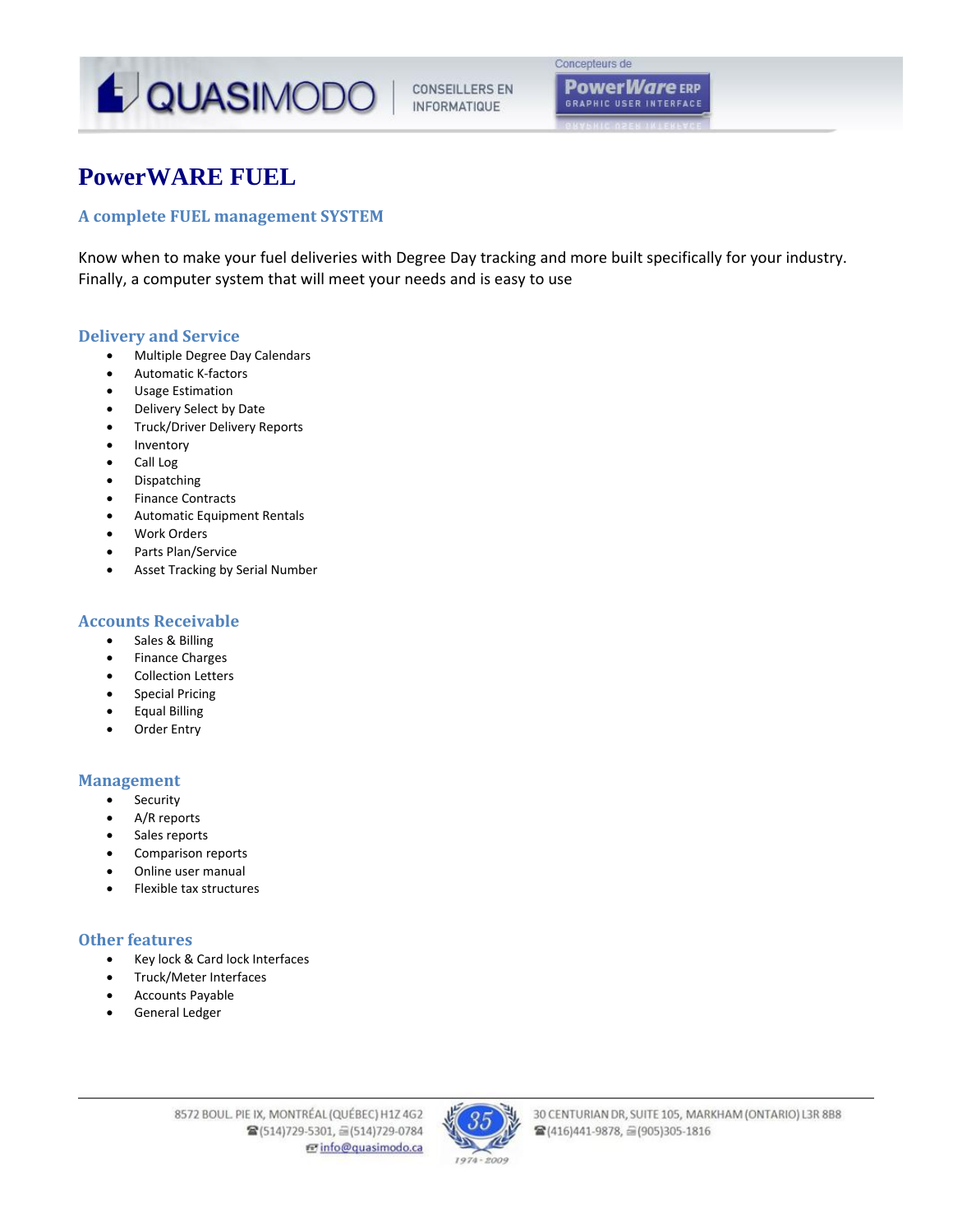

Concepteurs de **PowerWare** ERP **GRAPHIC USER INTERFACT** 

The PowerWARE FUEL system is a new generation application developed with the help of 4GL tools and the PROGRESS relational database.

The PowerWARE FUEL system's levels of security and the production of clear audit trails helps ensure that the data you will be using to make these "all important management decisions" is both accurate, and complete.

You can thus follow the work of each person as well as giving them access to only the functions that concern them.

The system maintains the database of all the transactions for as long as you wish, which gives you immediate access to detailed information on each transaction at your fingertips. The history of purchases and sales information by transactions… deliveries, payments… all are immediately available.

The management reports are easily run, by truck, by product, specific customer, for a range of dates or fiscal periods. The aim is to provide you, on demand, and on the frequency required, all the management reports you can imagine and if that was not enough, you can easily export the data from our system. For example, you will be able to manipulate the information with LOTUS, EXCEL or any other software of your choice. We do not wish to hold you hostage, it is your information, use it!

The License fee for the application depends on the type of machine and platform that you are running. We can assure you though, that our quality/price, or price performance ratio is much better than what is currently available in the industry.

We have available a revolutionary product, and we would be pleased to present its different functions to you so you can compare with other systems on the market.

We would welcome an opportunity to discuss with you your requirements and to demonstrate how the PowerWARE FUEL system can bring more efficiency to your company. All this with no obligation or cost on your part!

# **System Overview**

The PowerWARE FUEL System is a comprehensive software package specifically designed to support the operations and management for distributors of L.P. Gas, Fuel Oil, and Cylinder Gases distribution plants. Having evolved for several years, the refined design is now a simple, yet flexible system accommodating most of the unique requirements of the industry.

The software has been developed in a fourth generation language utilizing sophisticated database software specifically designed for rapid inquiry and reporting.

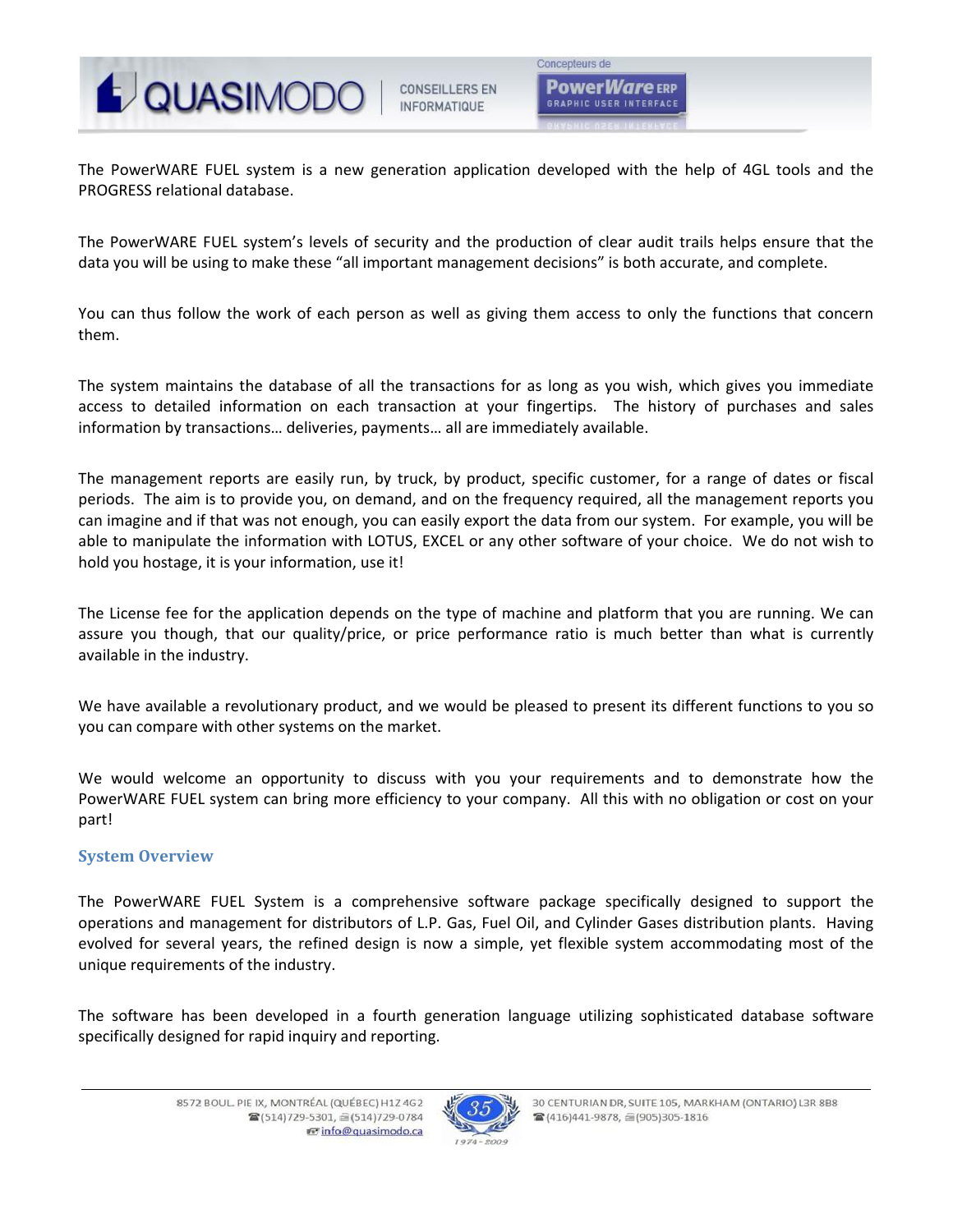

Concepteurs de **PowerWare** ERP **GRAPHIC USER INTERFACE** 

This software provides full multiuser protection and will run on over two hundred different types of computers supporting as many as one hundred users on a single computer. Special integrity design protects the data during power outages or other interruptions to processing.

With the system above to operate on such a large variety of hardware platforms, each client can select the hardware that best suits the needs of their company today. Then every client still has the flexibility at any time to expand to more users or to utilize other hardware without changing their software.

# **Our approach**

Since its inception, QUASIMODO has dedicated its resources to supplying and supporting software to the medium sized industries. Through our commitment to continually improve and enhance the PowerWARE FUEL System, QUASIMODO customers continue to receive advanced software, which responds to the changing needs of the industry.

Once the decision to install this software has been made, QUASIMODO will advise the client on sizing and selection of hardware. For those without existing hardware upon which to run the software, QUASIMODO'S personnel often assist clients to select a local supplier of hardware and operating system software. Once the hardware has been installed and checked out, QUASIMODO'S staff provides onsite INSTALLATION and TRAINING to fully acquaint client users with the system. This training includes analysis of the clients business and procedures as it relates to the system, advice/assistance during initial hands‐on use of the system, and recommendations for the most efficient use of system capabilities in the future – "growing into" using all the appropriate capabilities of the PowerWARE FUEL System, as time and resources are available.

By participating in the QUASIMODO PSP (Program Support Plan) plan, the customer receives unlimited support by telephone and/or modem or Fax during normal working hours. In addition, our dedicated Support Staff provides advice with respect to hardware and operating system questions as well as recommending hardware expansions.

QUASIMODO has also provided services to assist with data conversion projects that are often associated with moving data from an existing system to the PowerWARE FUEL system. Our technical staff has in‐depth knowledge of a number of operating systems and hardware environments. In addition, the staff has assisted large multi branch companies to design and configure hardware and software environments to meet the reporting and operating requirements of their corporate policies.

# **General features**

The PowerWARE FUEL System is modularized by function so each company may use only those functions needed for their particular operation. Identifying the desired modules automatically modifies the System Menu to include only those selected subjects. Besides selecting the functions used in their System, the user can edit the description and location of each Menu entry to reflect their own unique operating requirements.

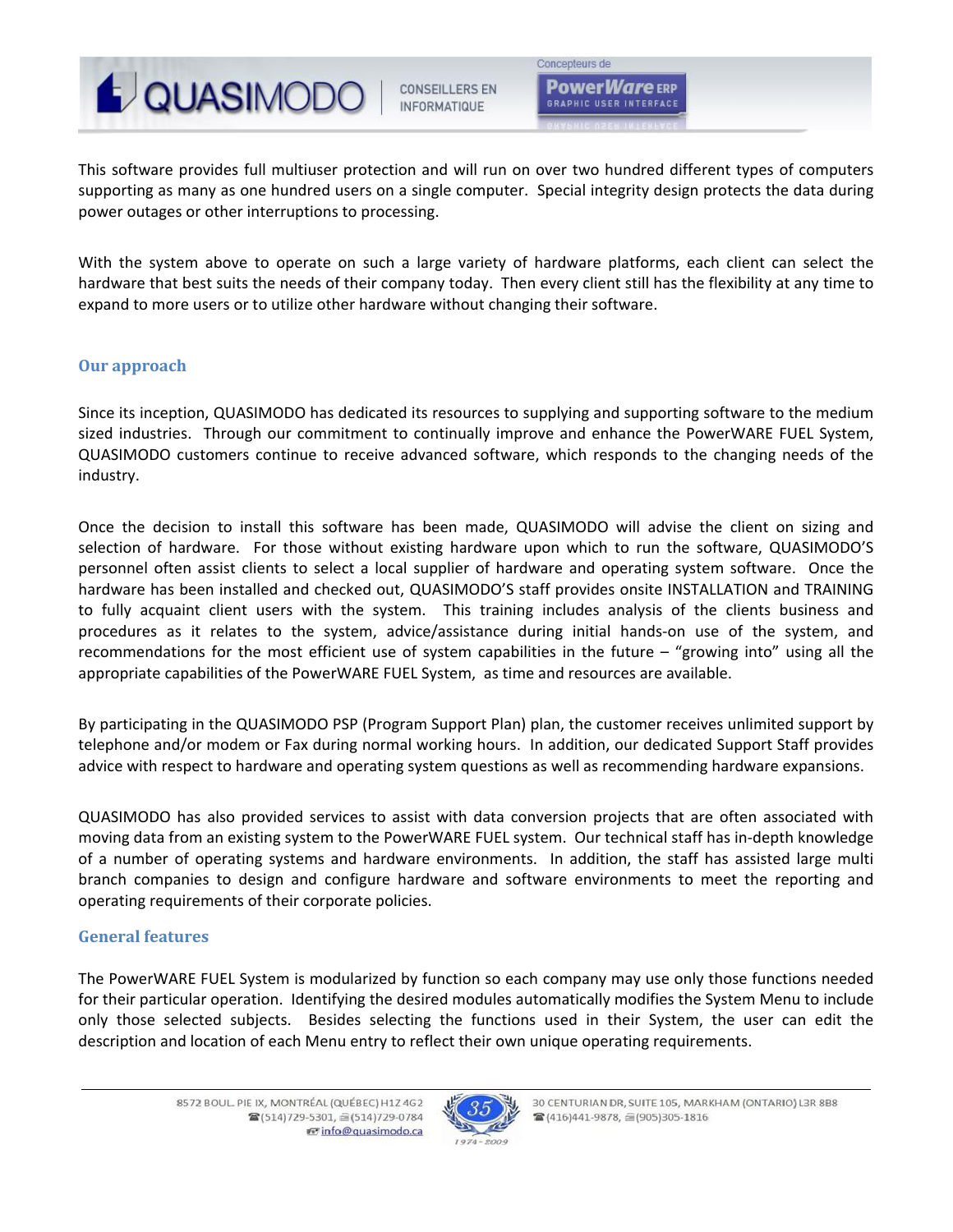

The Command Menu structure allows each user, from anywhere in the PowerWARE FUEL System, to directly access any part of the system by specifying that desired program; this eliminates searching through menus for any desired function.

The design of the package incorporates a number of features to simplify using the software. Comprehensive online HELP provides instant assistance to clarify operations or explain data elements, while the online User Manual makes it easy to browse through the directions for setup and use. To simplify data-entry, pop up windows permit rapid selection of the desired entry for any field from entries allowed in that field.

Security has been implemented to provide selective access to system functions based on the security level of the user access code. Thus, the functions available to each user can be customized.

Output from the system may be directed to more than one printer. The desired output is selected each time a report, invoice, or statements are ready to print. In addition, output may be directed to a disk file.

To obtain maximum benefits from the system, the user must be able to access appropriate information quickly to respond to the demands of day‐to‐day operations in a timely manner. The Inquiry functions have been designed to provide terminal displays of database information instantly accessible by a number of user‐selected lookup parameters.

# **The basic system**

The basic PowerWARE FUEL System features provide each company the capability to set up a product structure to support the needs of their own Sales, Accounts Receivable, Delivery, and Inventory. Invoices and Cash receipts may be processed for cash and charge sales. This area includes a number of Credit Control features to help manage the Accounts Receivable. For billing purposes, both Statements and Invoices may be created in a choice of formats. Details on the features in the BASIC SYSTEM appear below in this section.

# **Sales and Billing:**

The Sales portion of the system is characterized by the use of Product Codes to identify various types of sales. These codes are user‐defined to reflect the type of products sold as well as to enable reports to be created with the detail desired by company management. This permits the product structure for each firm to reflect the specific needs of their business and provides a basis for a number of analysis reports.

The Tax structure permits up to five levels of tax to be applied to any individual line item sale. Each tax level may be based on the dollar value of the sale or on the quantity sold and may be assigned a cap (maximum) to conform to any local regulations.

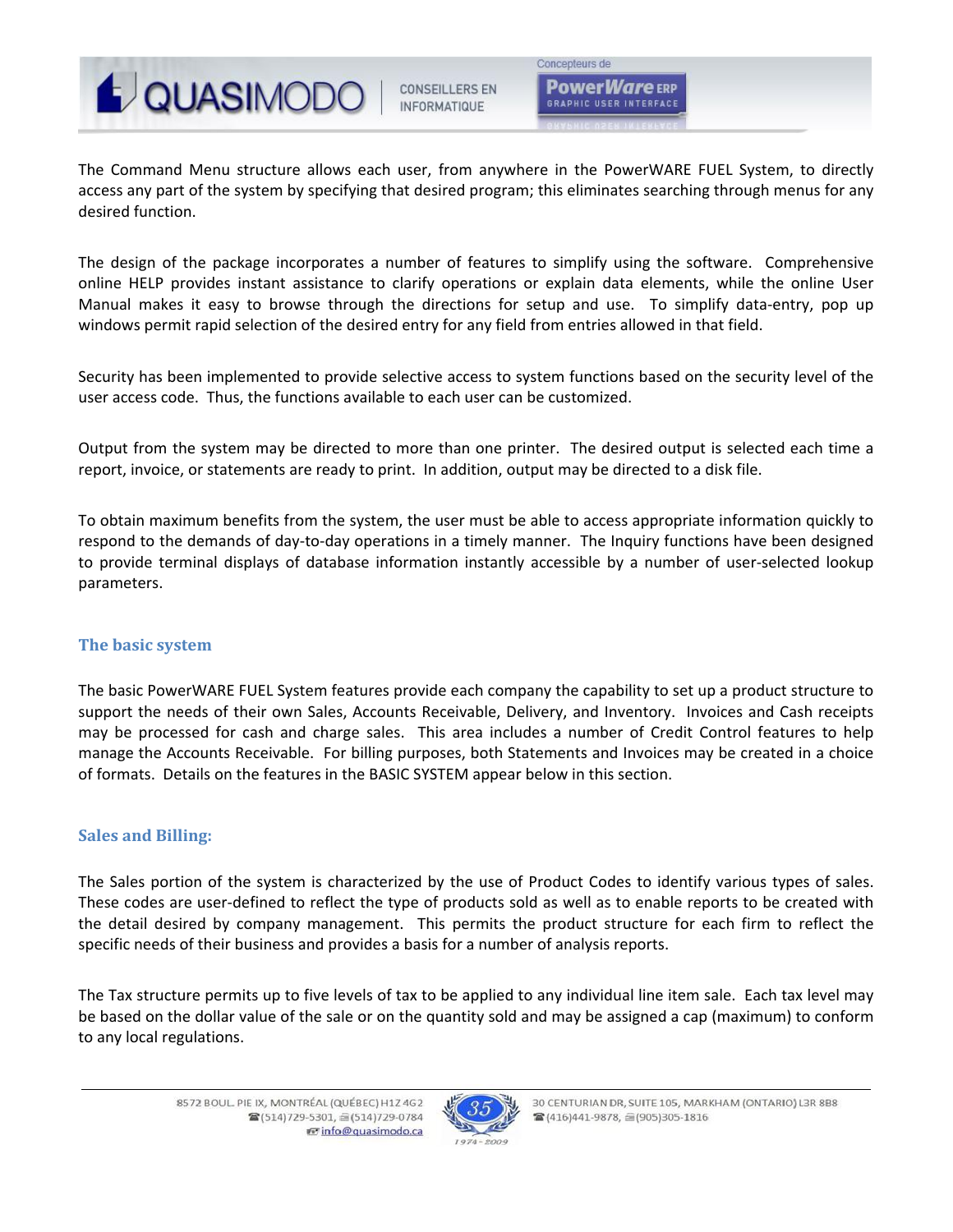

Concepteurs de **PowerWare** ERP **GRAPHIC USER INTERFACE** 

The Product Pricing structure has been designed to accommodate great flexibility in pricing, which is a major characteristic of the fuels industry. Pricing Tables may be utilized; these are data-sensitive to simplify price changes. The system also supports: Quantity‐break pricing where the price for each delivery is calculated based on the total quantity actually delivered that particular time; Inventory‐Cost pricing calculated as a specified percent above the current inventory "Average Cost"; and tiered pricing, which is generally used to price meter‐ bills for product as it is consumed from a metered tank.

Billing capabilities include a number of different formats for invoices and statements. A number of highly flexible methods are available for the user to select statements or invoices to be printed. If desired, billing information can be left online so that invoices and statements for any period of time may be created at user discretion.

# **Accounts Receivable**

Both "Balance Forward" and "Open Item" customer balance methods are accommodated by the Receivables function. Most customers may have "Balance Forward" ‐ method accounts, while some selected accounts may be designated as an "Open Item" basis. Customers may be readily changed from one method to another.

Account Terms are very flexible, allowing the user to specify a number of parameters to determine invoice due dates and any early payment discount date options.

Finance Charges are calculated on an Invoice basis. A daily finance charge rate may be charged either from the Actual Date of the original invoice or from the Due Date for that invoice. Each account is user‐designated as to being subject to finance charges or not.

The Early Payment Discount function permits two ways to discount invoices for early payment. The system will calculate and offer a fixed percent discount of each total invoice amount if payment is made within the stated period of discount days. Early‐pay discounts may also be based strictly by the product sold, resulting in either a percentage of amount or cents‐per‐quantity discount calculated/offered only if earned on only those sold products, which offer such a discount.

Credit Control functions assist client management in a number of ways. Delinquent Customer accounts are identified by aging reports, which can be created with a number of selections for cut-off amounts and cut-off periods. Aging displays allow online aging as of the current date to assist in determining the actual status of any account on that day. Additional features include on‐screen sales analysis of any account, plus instant identification of accounts over their established credit limit, inactive accounts, and accounts by any "Type" or combination of user‐defined criteria for retrieval and analysis.

Using Inquiry for Customer Accounts, any customer record is rapidly accessed by a rapid retrieval search. That search may be requested either directly by the account number or by entering a portion of: name, phone number, address, or a user-defined "lookup key". Groups of names are presented on the screen, allowing quick selection.

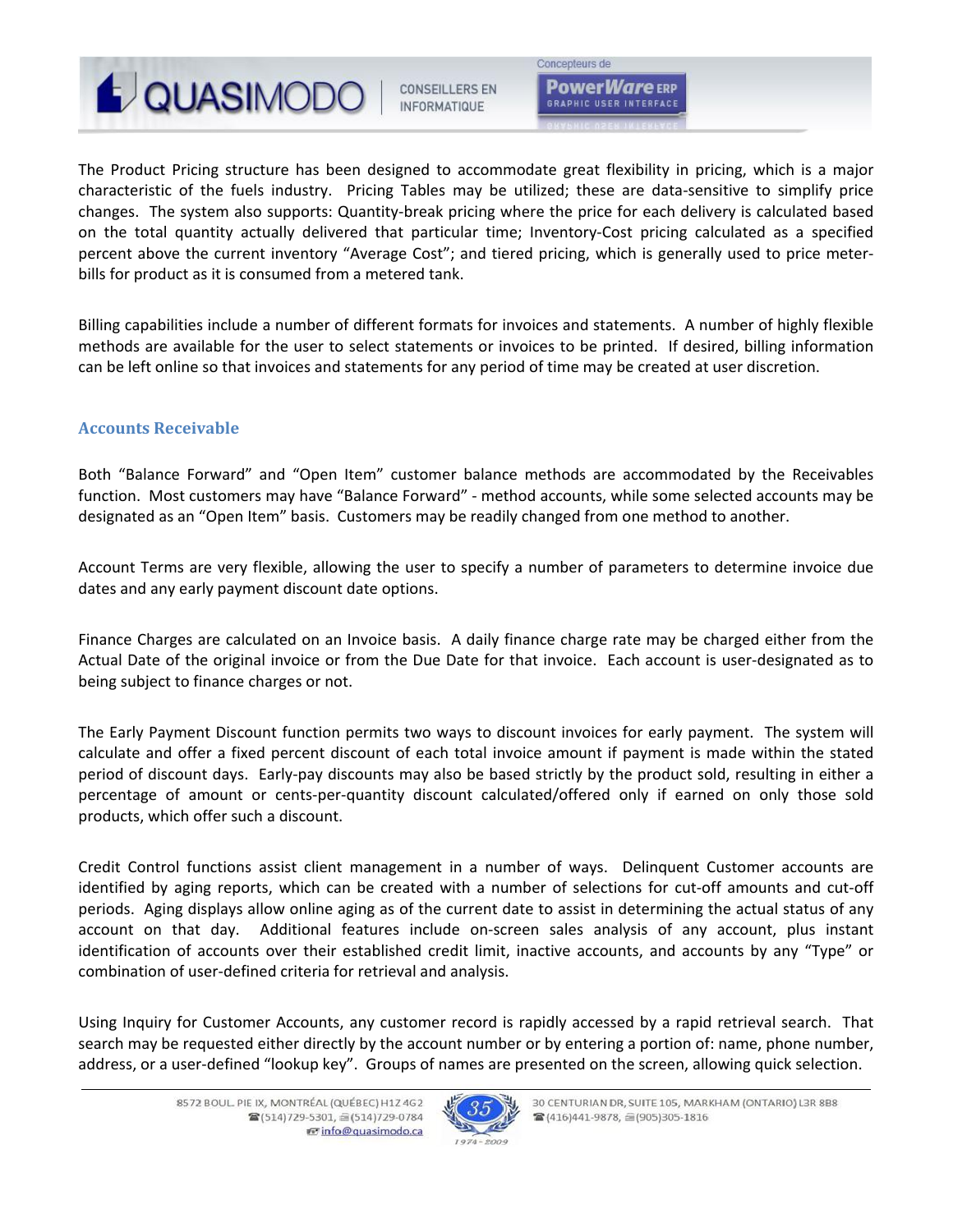**JOUASIMODO CONSEILLERS EN INFORMATIQUE** 

Concepteurs de **PowerWare** ERP **GRAPHIC USER INTERFACT** 

Once a specific customer has been identified, current status information on that account appears; user may then select further Inquiry choices to access details ‐ either current or historical ‐ on any area(s) of particular interest. Typical information desired through Customer Inquiry may include payment history, and special pricing or other agreements, instant daily aging of account balance, credit data/limits, office notes on that customer, etc.

For each account, the system maintains a detailed Account History showing every transaction for that account. This history is readily accessible through Inquiry and can be searched by a number of different methods to obtain any information desired. Detailed reports of each account can be printed instantly to provide supporting documentation to the customer, such as for Energy Subsistence and similar programs.

# **Customer price agreements**

Although the pricing structure available in the PowerWARE FUEL System is very flexible, it is often helpful to create a specific price agreement for individual Customer by product. These may include contracts with Customers to provide a specific product at an agreed price for a specific period of time or quantity. Pricing by Product may be individualized by Price agreements which allow a specific price structure for any customer based on the product that customer buy. Any Price Agreement may be further customized to charge an offset amount either above or below a current Pricing Table. Each Agreement also can be limited to apply only during a period of time and/or only for a specific cumulative total quantity of that product.

# **Letters**

The letters function provides the capability to create and store a number of customized letter formats. Any letter can be printed for Customers in the system based on user-supplied selection criteria. The system keeps a history of which letters have been sent to each customer and the date each was sent.

#### **Bulk tank control/rental**

The Bulk Tank Control/Rental function identifies each company owned bulk tank with appropriate purchase data, manufacturer, serial number and other data such as paint date, and records the present location of that tank. When an asset is moved, a detailed history accumulates as to location, movement date, change in responsible account, and the reason for any change. Bulktank utilization analysis examines the flow of product through bulk tanks and assists in optimum sizing of tanks at each location served. The system creates Rental Invoices based on the user-defined parameters in each record for rent - or lease or even No-Charge‐Use. Such invoices appear on Statements printed for the period, but individual invoices may also be printed by the computer.

#### **Inventory**

This function to control and manage Inventory may be activated selectively, monitoring all products sold or only some or even only a single one. Such items might include ‐ but are not limited to ‐ bulk fuels, appliances, and parts. Inventory is automatically decreased by Invoice-entry, eliminating duel-entry of inventory information as products are sold. Accumulated history and tracking of product usage and costs permits inventory to be maintained at optimum levels. Inventory parameters are controlled by transactions that permit detailed audit and analysis. Costing information also is carried as history for analysts of margins and revenues by inventory item.

Bulk‐Fuel Inventory may be split into as many storage areas as required for a company control policy. A continuing balance is maintained in each storage area for quick review and reporting. In order to monitor bulk‐fuel usage, the system will provide information on usage at the customer tank level which in turn allows usage analysis by: account, branch, route, driver, and geographic location. Historical usage may also be examined by margin analysis and date‐interval comparisons.

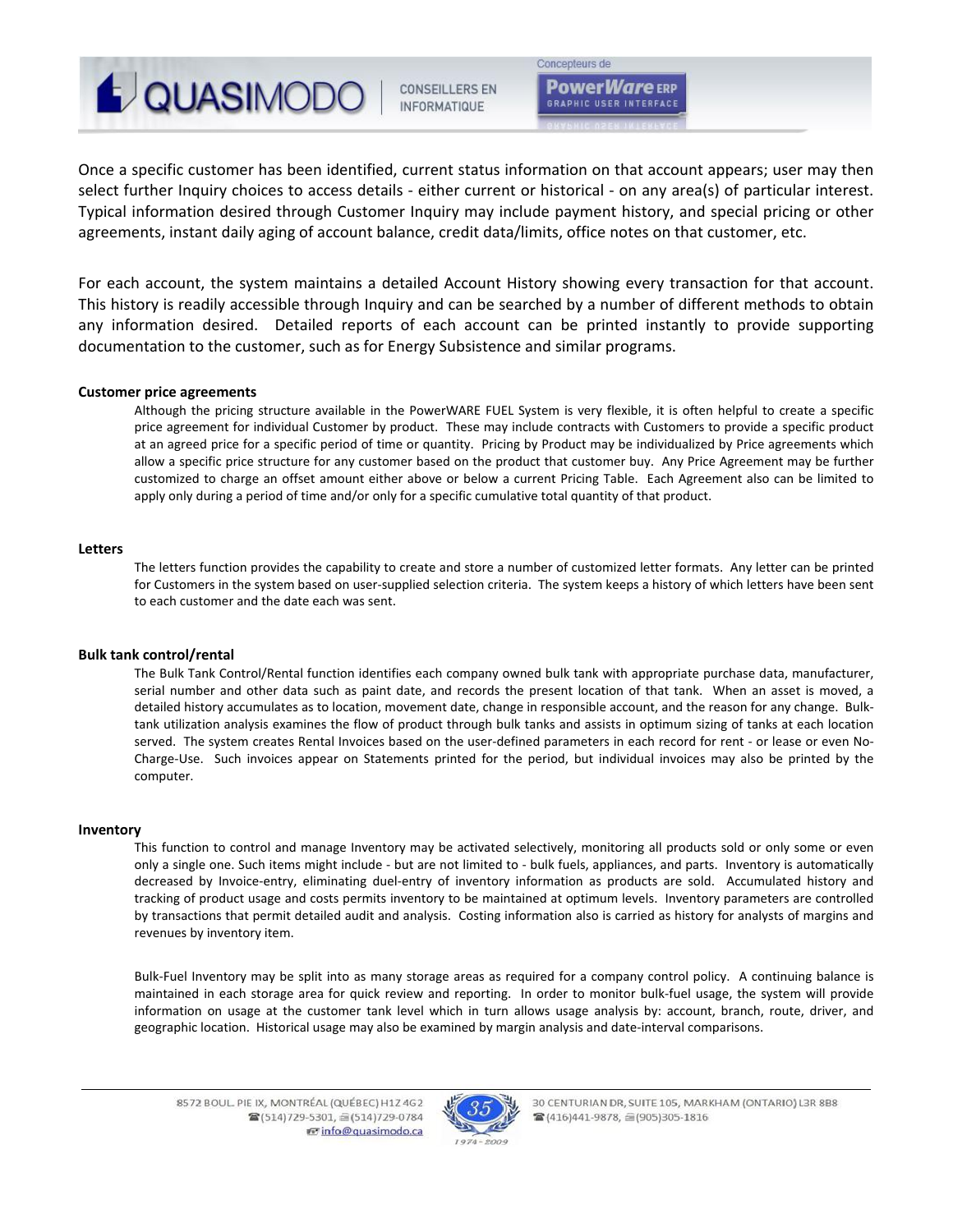

Concepteurs de

**Power***Ware* ERP **GRAPHIC USER INTERFAC** 

For an accurate Bulk‐Fuel Inventory, it is also necessary to account for the current inventory in any tanks with meters attached. The PowerWARE FUEL System tracks deliveries to metered tanks, providing data on the amount of inventory in such tanks as well as information on unbilled bulk‐fuels inventory.

Serialized Inventory may be used to control equipment, appliances, or other items that may need to be tracked by serial number. This option is often used where warranty work dictates retention of sales/service information by serial number.

## **Delivery**

Bulk‐fuel Delivery Control assists management to control deliveries by combining various delivery philosophies including Will Call, Fixed Interval, Julian, specified weekdays, and Usage Estimation. A Delivery File for each tank is assigned a type of delivery philosophy, ie., frequency. Each Delivery File may be assigned to specific routes as well as sequences on a route. During ticket entry, the PowerWARE FUEL System captures the amount of product delivered into each entry; the PowerWARE FUEL System captures the amount of product delivered into each delivery file, permitting the system's usage‐estimation methods to monitor the amount of product in each bulk-tank at any time. This provides valuable management information for delivery planning. If desired, delivery requirements predicted by the system may then be printed as Delivery Tickets on preprinted forms.

Delivery Usage Estimation predicts Customer usage by analyzing historical information and, if desired, Degree Day information. Estimation is based on mathematical analysis of past usage. This function may be augmented by using the Degree Day module in locations where heat‐dependent prediction is appropriate.

# **Degree day**

The Degree Day module may be used for environments that are sensitive to heating loads. The system incorporates degree algorithms to predict expected fuel usage. When Degree Day is in use, the PowerWARE FUEL System predictions are based on a two-parameter system which takes into account both the base usage and heating effects. For areas where tanks are in diverse climatic locations, multiple Degree‐Day calendars may be kept, with each bulk‐tank Delivery File assigned under a specific calendar. Reports are available to analyze the accuracy of the system-generated estimates for each Delivery Control file.

#### **Truck/driver delivery reports**

Delivery Reports may be recorded in the system by Truck and/or Driver to provide a cross check for daily deliveries and products. This accumulated information forms a critical basis for truck/route analysis and evaluation. Information from these reports may be used to analyze route structures, drivers, truck size, quantity delivered per mile driven, etc. Reports also document Odometer and truck‐meter reading and any payments collected.

#### **Meters**

Meter Control involves the recording of each meter into the system as to its location and the tank to which it is currently attached. Meter reading history is recorded along with pertinent inspection status. Displays and reports give current data on each Meter, such as reading status, location, inspection requirements, meter history, etc.

# **Options in the enhanced version**

Any PowerWARE FUEL System function outlined below may be individually selected for use as required by actual company operations. Once selected by the User, all of the necessary operations are automatically integrated into the Menu structure at the appropriate place, so the resulting PowerWARE FUEL System is configured to reflect only those functions actually in use by that company.

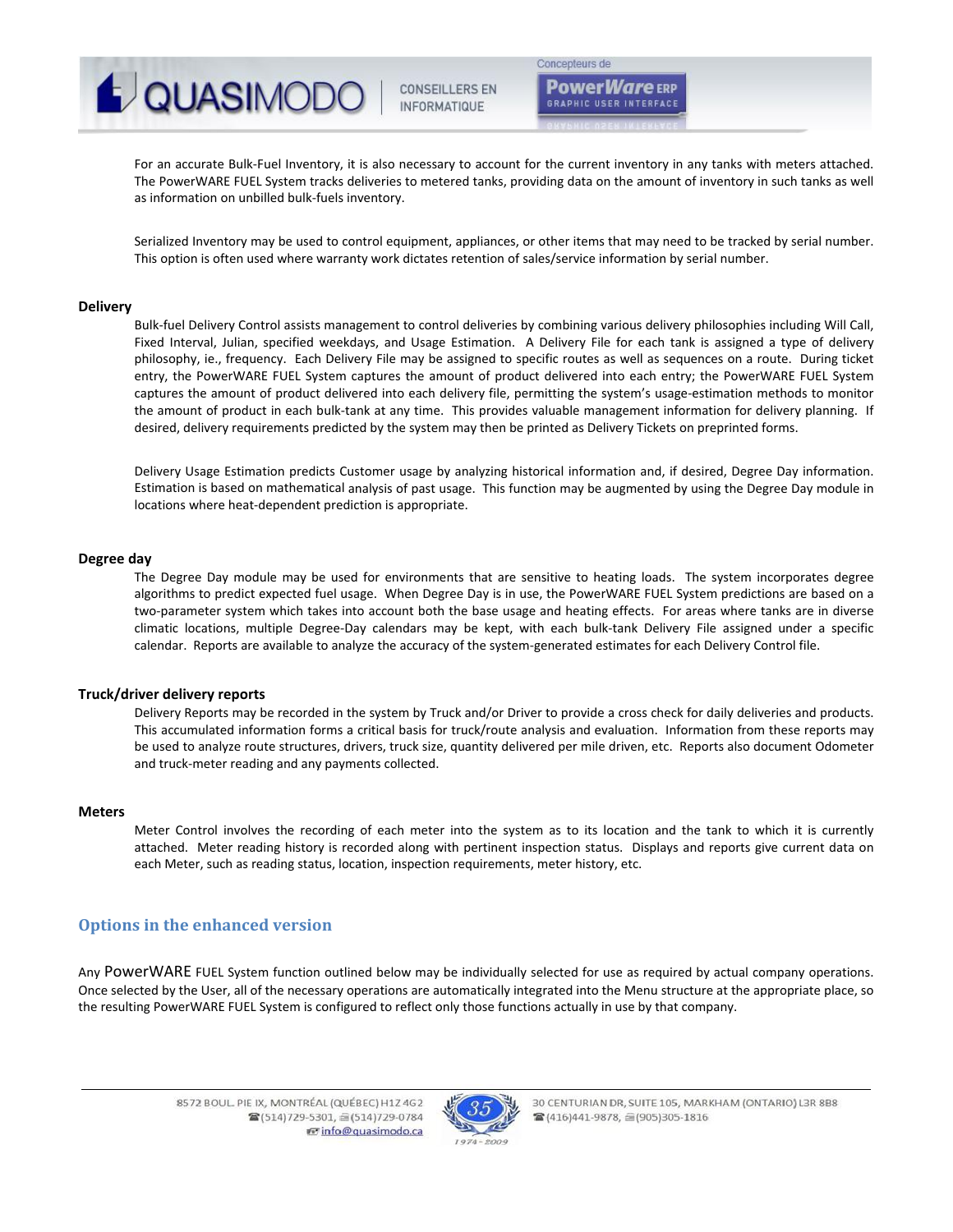

# Concepteurs de

**Power***Ware* ERP **GRAPHIC USER INTERFACT** 

**Budget pay**

The Budget Pay function allows any account to carry specified purchases on a Budget Payment or Level Payment Program. The monthly payment is billed throughout the agreement period, with reconciliation in the final month of the Plan. Provisions exist to automatically renew the Plan or to require settlement at the end of the Budget Pay period. A feature for early settle‐up permits automatic closeout of the agreement at any time, prior to the scheduled end of the period. The customer inquiry function displays both the actual account status and the budget status for easy reference. The budget analysis program can analyze prior actual usage by a customer ‐ as well as user‐supplied guidelines for any desired changes ‐ to automatically calculate and establish appropriate budget pay amounts for a new period, with an option to automatically reset budget payment billings. The statement format is designed to distinguish between Budget transactions and ordinary or non-budget purchases on a single statement.

#### **Finance agreements**

Finance Agreements for time‐payment plans or term financing, will bill a fixed amount throughout an agreement period. The system monitors the balance and provides final billing calculations. The unbilled balance for each Finance Agreement is carried in a General Ledger account other than Accounts Receivable (A/R) so that the A/R Current Total is not distorted. Inquiry and reporting functions permit quick access to the agreement status concerning duration, balance due, payments made, etc.

#### **Call log**

The tracking and coordination of the telephone calls to the company is important not only to provide improved service levels, but also to retain an accurate and complete history of communications. The Call Log function is an integral part of Inquiry for a Customer. Calls are stored in an electronic file, which automatically displays all active calls upon inquiry. The Call Log permits two‐way messaging by which the current status of each call is always recorded in the PowerWARE FUEL System; each new Call from a customer is entered into the system under Inquiry for that specific customer. Then that initial record of the call is amended by the dispatcher or service desk or management personnel to indicate who in the company is responsible for any necessary action on that call, plus what is to be, or has been, done and when. A program to review Calls allow inquiry into, as well as printing of, selected call groups.

#### **Counter sales**

The Counter Sales function permits users to input sales data to create a "sales ticket" direct at the counter "real-time", with the option to immediately print a receipt at a local printer. Cash receipts on account can be processed with proper discounts displayed to ensure correct payment. Inquiry into pricing and inventory is also available. All counter‐sales transactions are accumulated in a batch for review and approval at a later time, prior to posting.

# **Truck meter interfaces**

External Interface programs have been created for the PowerWARE FUEL System to pass and receive appropriate information from a number of on‐board computerized truck metering systems.

#### **Keylock & cardlock interfaces**

The system also accommodates interfaces with various point‐of‐sales systems such as unattended pumps or electronic keylocks. Transactions are collected from the inter‐unattended pumps or electronic keylocks. Transactions are collected from the interfaces and loaded directly into the PowerWARE FUEL System to update Sales and Accounts Receivable data. Reports are available to track activity by Customer, Card, etc.

#### **Wholesale**

The PowerWARE FUEL System includes functions to permit recording and tracking of Bills of Lading used in Wholesale transportation of product. A direct interface between the Bill of Lading (BOL) and Sales‐entry functions quickly creates Invoices from individual Bills of Lading. Reports and displays provide cross-referenced BOL information with Vendors, Customers, Invoices, etc.

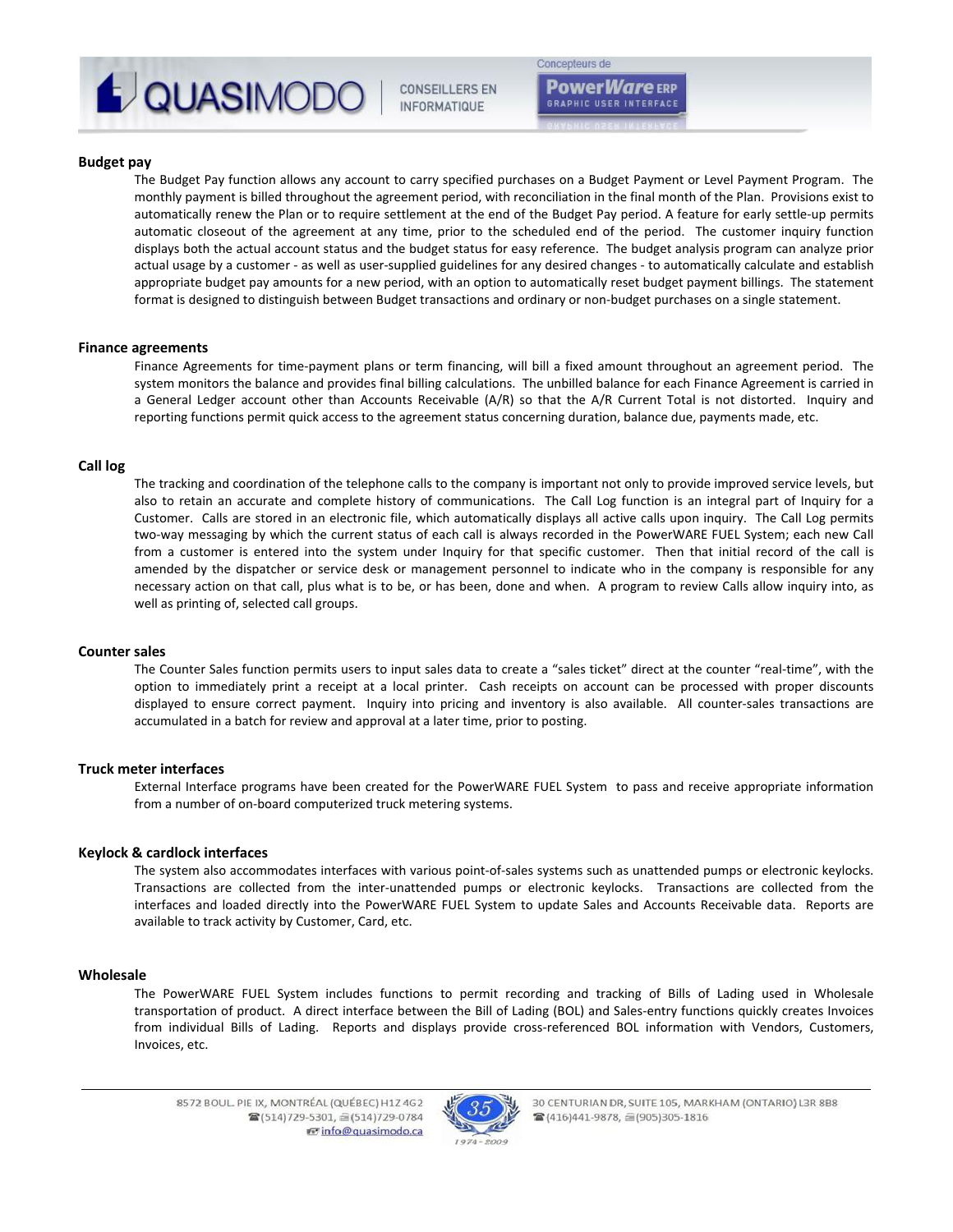

Concepteurs de

**Power Ware ERP GRAPHIC USER INTERFAC** 

# **Co‐op / agent sales**

If deliveries by the company are made in behalf of a third party, such as a Cooperative or Agent, the sales and delivery functions of the system can accommodate that alternate billing structure. A discounting structure is available to accommodate retail‐billing information to the end user with discounted‐billing information to the third party.

#### **Cylinder exchange**

Cylinder Exchange permits a firm to track Cylinders on a "group" or like‐item basis, as opposed to an individual serialized basis, which can be handled through other modules. Cylinder Exchange transactions are identified during Invoice-entry so that movements of cylinders are automatically logged into the system. Information on the current status of cylinders in the yard or at customer locations is instantly available through Inquiry and reports. The Cylinder Exchange module contains both a rental‐and‐ demurrage charge process and a prepaid‐lease function.

# **General equipment control/rental**

This function controls Rental Equipment that does not fall under other specific functions. Such items might be heating equipment, dispensers, pumps, etc. Rental Invoices are automatically created by the system based on the user-defined parameters for that rent/lease. Such invoices appear on Statements printed for the period, but individual invoices may also be printed by the computer.

# *Vehicle management*

Vehicle Control consists of a set of records ‐ description and other pertinent information ‐ identifying each company vehicle. Data for each vehicle is updated by individual vehicle Action records as they occur. Information such as Inspections, Equipment Changes, Maintenance Actions, Government Reporting Actions, etc. is recorded by date as Actions.

#### **Service**

Service Units may be identified in the system to track maintenance actions and history. These units may be further covered by Service Agreements which may be billed on a periodic basis with work performed as required. Stored information about preventive maintenance service requirements may be used to schedule Service efforts. All work performed under Agreements is logged to create a history so that the profitability of each agreement may be examined.

Service Agreement Invoices are bills created by the system based on duration, fixed-fee, and billing date input for each Service Agreement. Service Invoices may be printed to mail individually or will automatically be included on the next statement for that account.

#### **Work orders**

A work‐order‐tracking system incorporated in the Service function provides an online description of individual Work Orders and the current status of each one. From Invoice-entry the system can also record and accumulate data on all effort performed under each Work Order.

#### **Gas check**

The Gas Check program is supported with two major functions. The first is the capability to record critical information from completed Gas Check forms and keep a history of the data. Items may be re-tagged for future repair - these are reported in various places in the system to aid in identification of problem areas. Each record contains manufacturer's data sufficient to identify that specific item for engineering changes or other future information requirements.

In addition to the basic Gas Check function, the system contains a scheduling module, which records contracts with customers concerning the Gas Check program. It keeps track of all contracts and customer responses, as well as stores information on the scheduling of Gas Checks.



30 CENTURIAN DR, SUITE 105, MARKHAM (ONTARIO) L3R 8B8 ■(416)441-9878, ■(905)305-1816